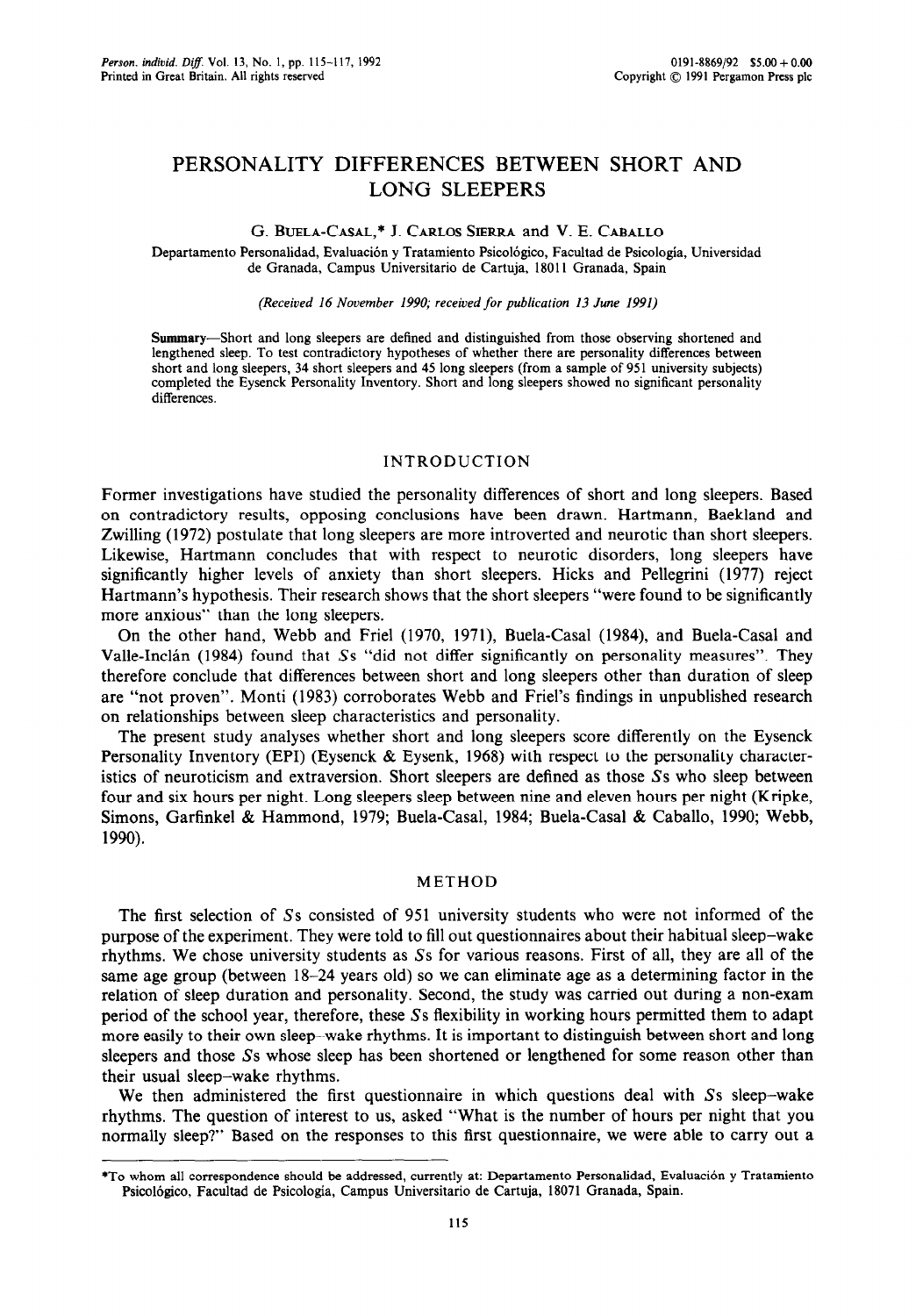|  | Table 1. Global distribution of Ss according to their |
|--|-------------------------------------------------------|
|  | different hours of sleep per evening                  |

| Hours |     | $f\%$ | Cummulative $f\%$ |
|-------|-----|-------|-------------------|
| 4.5   | 4   | 0.42  | 0.42              |
| 5     | 7   | 0.74  | 1.16              |
| 5.5   |     | 0.74  | 1.90              |
| 6     | 57  | 5.99  | 7.89              |
| 6.5   | 35  | 3.68  | 11.57             |
| 7     | 206 | 21.66 | 33.23             |
| 7.5   | 124 | 13.04 | 46.27             |
| 8     | 327 | 34.38 | 80.65             |
| 8.8   | 86  | 9.04  | 89.69             |
| 9     | 67  | 7.04  | 96.73             |
| 9.5   | 14  | 1.47  | 98.20             |
| 10    | 16  | 1.68  | 99.88             |
| 10.5  | 0   | 0.00  | 99.88             |
| 11    |     | 0.10  | 99.98             |
| Total | 951 | 99.98 | 99.98             |

|  |                                                       |  |  |  | Table 2. Means and standard deviations of neuroticism and extraver- |  |
|--|-------------------------------------------------------|--|--|--|---------------------------------------------------------------------|--|
|  | sion dimensions of the EPI in short and long sleepers |  |  |  |                                                                     |  |

| q     | 67  | 7.04  | 96.73 |              | Short sleepers |      | Long sleepers |       |  |
|-------|-----|-------|-------|--------------|----------------|------|---------------|-------|--|
| 9.5   | 14  | .47   | 98.20 |              |                |      |               |       |  |
| 10    | 16  | . 68  | 99.88 |              |                |      |               |       |  |
| 0.5   |     | 0.00  | 99.88 | EPI          | Mean           | SD   | Mean          | SD    |  |
|       |     | 0.10  | 99.98 | Neuroticism  | 13.97          | 3.90 | 12.68         | 4 0 2 |  |
| Total | 951 | 99.98 | 99.98 | Extraversion | 10.73          | 4.06 | 10.83         | 4.55  |  |
|       |     |       |       |              |                |      |               |       |  |

Short sleepers =  $7.89\%$  of distribution and long sleepers = 10.39% of distribution.

primary classification of sleepers. The 173 short and long sleepers represented 18.28% of the distribution: 7.89% were short sleepers and 10.39% were long sleepers (see Table 1).

These 173 short and long sleepers then completed a second previously designed questionnaire that also asked about their sleep-wake rhythms. Based on three separate criteria this questionnaire allowed us to reduce the number of Ss evaluated in the experiment from 173 to 79. First of all, the questionnaire was designed so numerous questions were related: some of the questions that initiated responses in one direction implied responses in the same direction to different questions. We were able then to eliminate those Ss who failed to respond sincerely to the questionnaire. Second, based on questions such as, "What is the difference in your hours of sleep per night between the school year and vacation periods?" we were able to eliminate those Ss that displayed varied sleep-wake rhythms. Third, the questionnaire allowed us to eliminate those Ss initially labeled as short or long sleepers, whose sleep-wake rhythms may have been the result of sickness, drug intake etc. Of the 79 remaining Ss, 34 were short sleepers and 45 were long sleepers.

To these 79 Ss, we then administered Form A of the EPI to measure neuroticism and extraversion.

### RESULTS

As displayed in Table 2, the averages and standard deviations of both short and long sleepers EPI scores show there were no significant differences  $(P > 0.05)$  between the two groups. Both groups scored rather high with respect to neuroticism, with the short sleepers average slightly higher than the long sleepers average. Both short and long sleepers scored in the intermediate range with respect to extraversion.

# DISCUSSION

Differences other than sleep have been previously studied in short and long sleepers. Our study included a population of only short and long sleepers and excluded those Ss who may have shown patterns of shortened and lengthened sleep. These results were not based on clinical impressions, but on the standardized EPI test, personality characteristics of extraversion and neuroticism. Among our population of university students, we found no significant personality differences between the two groups of short and long sleepers. Our findings agree with the results obtained by Webb & Friel (1970, 1971), Monti (1983), Buela-Casal (1984) and Buela-Casal and Velle-Inclán (1984) and confirm Webb's conclusion that "differences between short and long sleepers are not proven" (Webb, 1979).

## REFERENCES

Buela-Casal, G. (1984). *Aspectos psicológicos del sueño: Patrones hipnológicos humanos*. Testis de Licenciatura, Universidad de Santiago de Compostela.